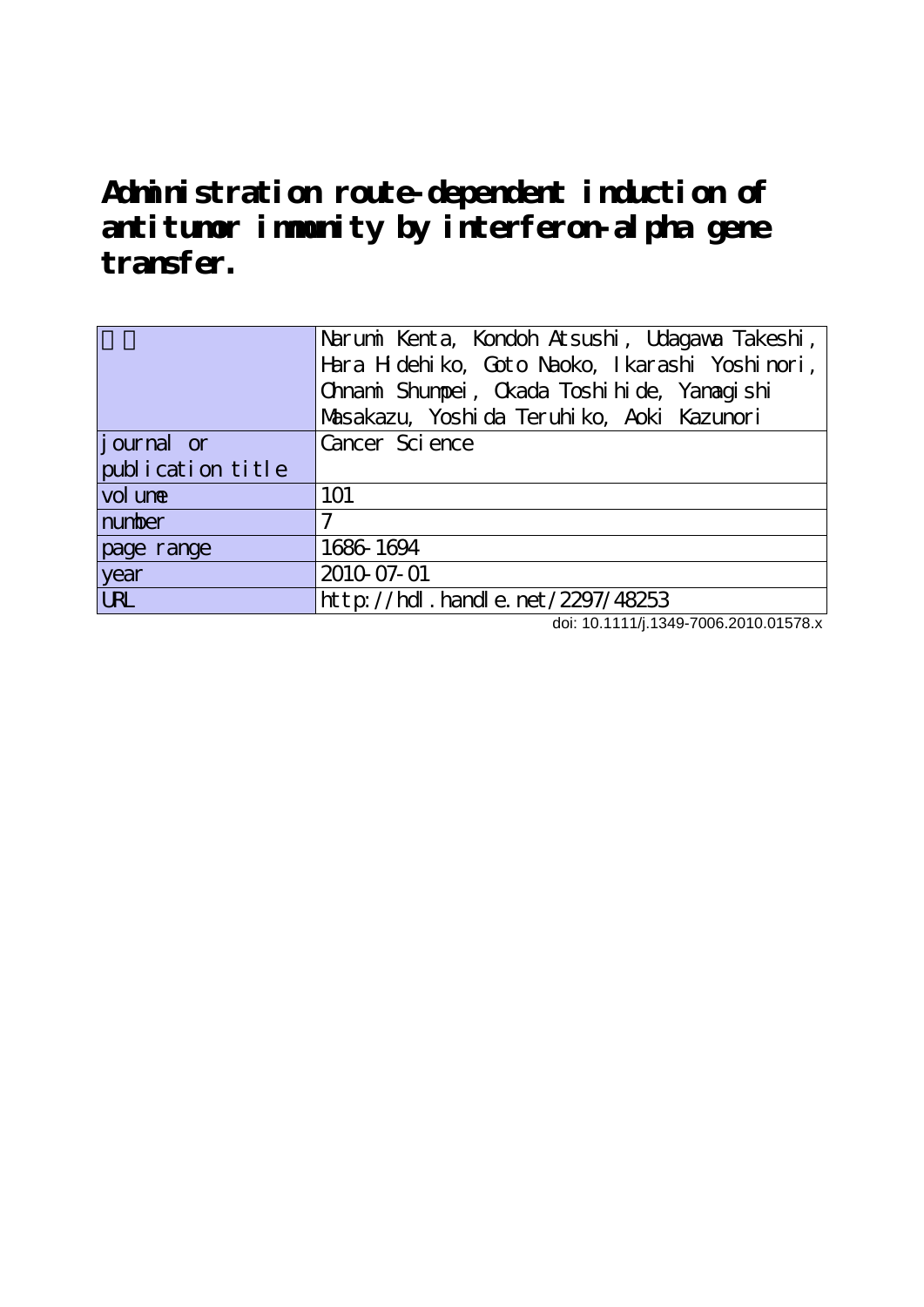# Administration route-dependent induction of antitumor immunity by interferon-alpha gene transfer

# Kenta Narumi,<sup>1,3</sup> Atsushi Kondoh,<sup>1</sup> Takeshi Udagawa,<sup>1</sup> Hidehiko Hara,<sup>1</sup> Naoko Goto,<sup>1</sup> Yoshinori Ikarashi,<sup>1</sup> Shumpei Ohnami,<sup>2</sup> Toshihide Okada,<sup>3</sup> Masakazu Yamagishi,<sup>3</sup> Teruhiko Yoshida<sup>2</sup> and Kazunori Aoki<sup>1,4</sup>

1Section for Studies on Host-Immune Response, 2Genetics Division, National Cancer Center Research Institute, Tokyo; 3Department of Internal Medicine, Kanazawa University Graduate School of Medical Science, Ishikawa, Japan

(Received December 4, 2009 ⁄ Revised March 18, 2010 ⁄ Accepted March 19, 2010 ⁄ Accepted manuscript online March 25, 2010 ⁄ Article first published online May 10, 2010)

Type I interferon (IFN) protein is a cytokine with pleiotropic biological functions that include induction of apoptosis, inhibition of angiogenesis, and immunomodulation. We have demonstrated that intratumoral injection of an IFN-a-expressing adenovirus effectively induces cell death of cancer cells and elicits a systemic tumor-specific immunity in several animal models. On the other hand, reports demonstrated that an elevation of IFN in the serum following an intramuscular delivery of a vector is able to activate antitumor immunity. In this study, we compared the intratumoral and systemic routes of IFN gene transfer with regard to the effect and safety of the treatment. Intratumoral injection of an IFN- $\alpha$  adenovirus effectively activated tumor-responsive lymphocytes and caused tumor suppression not only in the gene-transduced tumors but also in distant tumors, which was more effective than the intravenous administration of the same vector. The expression of co-stimulatory molecules on CD11c<sup>+</sup> cells isolated from regional lymph nodes was enhanced by IFN gene transfer into the tumors. Systemic toxicity such as an elevation of hepatic enzymes was much lower in mice treated by intratumoral gene transfer than in those treated by systemic gene transfer. Our data suggest that the intratumoral route of the IFN vector is superior to intravenous administration, due to the effective induction of antitumor immunity and the lower toxicity. (Cancer Sci 2010; 101: 1686–1694)

I nterferon-alpha (IFN- $\alpha$ ) belongs to the group of type I inter-<br>ferons. It is produced by monocytes/macrophages, lympho-<br>bloctoid college fibroblests, and plegmentaid dondritionally blastoid cells, fibroblasts, and plasmacytoid dendritic cells. Interferon-alpha (IFN- $\alpha$ ) binds to the IFN- $\alpha$  receptor CD118, and the IFN receptor is coupled to a Janus-family tyrosine kinase, which phosphorylates signal-transducing activators of transcription (STATs), and STATs translocate to the nucleus where they activate the transcription of several different genes including the synthesis of host cell proteins that contribute to the inhibition of viral replication.<sup>(1)</sup> In addition to its antiviral activity, IFN- $\alpha$  exhibits several other antitumor functions: (i) direct inhibitory effects on tumor cell growth; (ii) radio and chemosensitizing effects; (iii) anti-angiogenic properties; and (iv) modulation of the immune system.<sup> $(2-5)$ </sup> These features might be of special interest for use in cancer treatments.

Among the above antitumor properties, the direct inhibitory effects on tumor cell growth/functions and the interaction of IFN- $\alpha$  with chemotherapeutic drugs such as 5-FU have been of particular interest.<sup>(2,3)</sup> The cytokine has been used worldof particular increase.<br>wide for treatment of a variety of cancers including chronic<br> $\frac{1}{2}(2.5)$ myelogeneous leukemia, melanoma, and renal cancer. However, clinical experiences with IFN protein therapy for many other solid cancers have generally not been encouraging.<sup>(6)</sup> In the conventional regimen of IFN clinical trials, the

recombinant IFN-a protein is systemically administered through subcutaneous or intramuscular routes. Since the protein is rapidly degraded in the blood circulation and only a small portion of subcutaneously injected IFN- $\alpha$  can reach the target sites, $\binom{7}{1}$  the overall limited therapeutic efficacy of treatments based on the IFN-a protein may reflect the inability to target the cytokine to the right place and at the right dose. Alternative delivery strategies are needed to achieve a safe and effective IFN delivery in a clinical setting. In fact, it was reported that gene- and cell-based delivery of type I IFNs into tumors suppressed growth of various cancers such as breast cancer, prostate cancer, renal cancer, hepatocellular carcinoma, basal cell carcinoma, bladder cancer, and leukemia.<sup>(8-13)</sup> We have also shown that a single injection of the recombinant IFN- $\alpha$  protein into a tumor did not result in the suppression of tumor growth, whereas an intratumoral injection of an IFN-aexpressing adenovirus effectively induced cell death of cancer cells and did suppress the growth of tumors including pancre-<br>atic, colon, and renal cancers.  $(14-17)$ 

Type I IFNs were long thought to act mainly by suppressing tumor cell proliferation in vivo. However, more recently, it has been established that type I IFNs have important roles in regulating innate and adaptive arms of the immune system: up-regulation of major histocompatibility complex (MHC) class I gene, promotion of the priming and survival of T cells, enhancement of humoral immunity, increase of the cytotoxic activity of natu-ral killer (NK) cells and CD8<sup>+</sup> T cells, and activation of dendritic cells  $(DCs)$ .<sup>(4,5)</sup> We have also shown that in addition to the direct cytotoxicity in the injected site, intratumoral injection of the IFN- $\alpha$  adenovirus elicits a significant systemic tumor-specific immunity in several animal models.<sup>(15,16)</sup> On the other hand, it has been reported that an intramuscular delivery of the IFN- $\alpha$  gene exhibited inhibition of tumor growth and that  $CD8^+$ T cells were required for the antitumor response,  $^{(18,19)}$  suggesting that an elevation of the IFN- $\alpha$  level in the serum also activates the antitumor immunity. However, it has not been examined whether the high IFN- $\alpha$  level in the tumor and blood circulation effectively induces antitumor immunity. It is difficult to inject high amounts of the IFN- $\alpha$  adenovirus into the muscle of mice without a leakage of the vector into the blood circulation, which may result in a variety of serum IFN- $\alpha$  levels among mice injected with the same amounts of IFN- $\alpha$  vector. Therefore, in this study, the adenovirus was injected into the tail vein to express consistent IFN- $\alpha$  at a high sustained level in the serum, and the antitumor immunity and safety were compared between the intratumoral and systemic routes of IFN gene transfer.

<sup>4</sup>To whom correspondence should be addressed. E-mail: kaoki@ncc.go.jp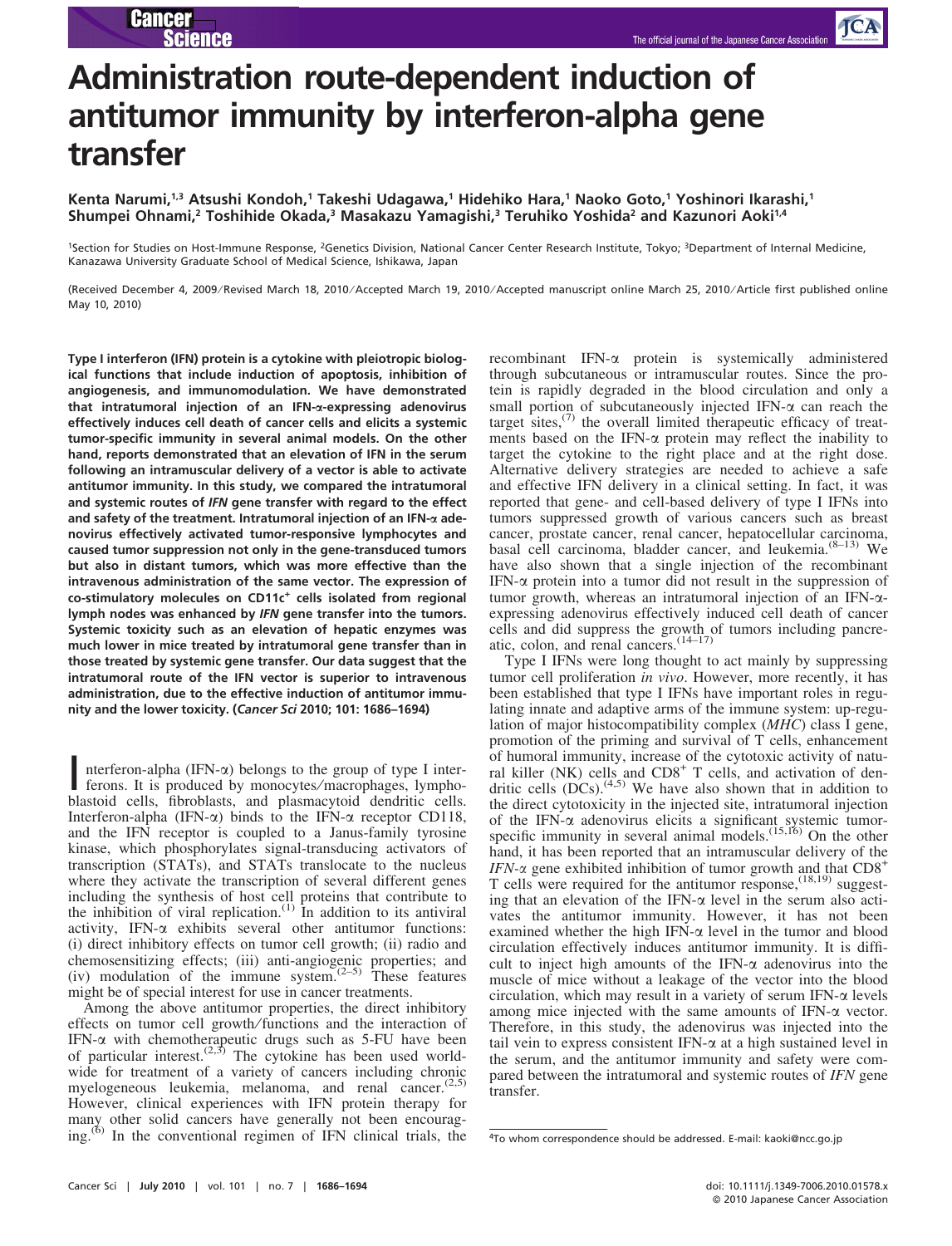### Materials and Methods

Tumor cell line and recombinant adenovirus vectors. CT26 and Renca are weakly immunogenic BALB⁄ c-derived colon and renal cancer cell lines, respectively, which were obtained from the American Type Culture Collection (Rockville, MD, USA). CT26 and Renca cells were confirmed to express MHC class I molecules (H-2 $K<sup>d</sup>$  and H-2 $D<sup>d</sup>$ ) by flow cytometry; however, the heterogeneous MHC expression was observed in the subcutaneous tumors (data not shown). Cells were maintained in RPMI containing 10% FBS, 2 mM L-glutamine, and 0.15% sodium bicarbonate (complete RPMI). The recombinant adenovirus vectors expressing mouse interferon- $\alpha$  (Ad-mIFN) or alkaline phosphatase (Ad-AP) were prepared as described.<sup>(15,20)</sup> The recombinant adenoviruses are based on the serotype 5 with a deletion of the entire E1 region and a part of the E3 region, and have the CAG promoter, which is a hybrid of the cytomegalovirus immediate early enhancer sequence and the chicken  $\beta$ -actin/rabbit  $\beta$ -globin promoter, in the deleted E1 region.<sup>(21)</sup> A cesium chloride-purified virus was desalted using a sterile Bio-Gel P-6 DG chromatography column (Econopac DG 10; BioRad, Hercules, CA, USA) and diluted for storage in a 13% glycerol/PBS solution. All viral preparations were free of the  $E1^+$  adenovirus by PCR assay.<sup>(22)</sup>

In vivo tumor inoculation and IFN- $\alpha$  gene transfer. Tumor cells were prepared in a total volume of 100 µL PBS ( $5 \times 10^{6}$  of Renca and  $1 \times 10^6$  of CT26 cells) and injected subcutaneously into the leg of BALB/c mice (Charles River Japan, Kanagawa, Japan). When the subcutaneous tumor was established  $(\sim 0.5 \text{ cm})$ in diameter),  $50 \mu L$  of Ad-mIFN or control vector (Ad-AP) was injected once into the tumors or into the tail vein. The injection of  $1 \times 10^8$  PFU (plaque forming unit) of Ad-AP showed that 70–80% of the cells were stained in the entire CT26 tumors. The shortest  $(r)$  and longest  $(l)$  tumor diameters were measured and the tumor volume was determined as  $r^2 \times l/2$ .

To deplete NK cells before and during the treatment with  $IFN-\alpha$  gene transfer, BALB/c nude mice (Charles River Japan) received intraperitoneal injections of 0.5 mg of anti-asialo GM1 antibody targeting NK cells (Wako Pure Chemical Industries, Tokyo, Japan). Administration of antibody started 2 days after the inoculation of CT26 cells, and the injection was repeated every 5–6 days throughout the entire experimental period. Flow cytometry showed that more than 80% of NK cells were depleted in the antibody-treated mice.

Reverse transcription–polymerase chain reaction (RT-PCR) and ELISA analyses of IFN- $\alpha$  expression. Subcutaneous tumors were collected 4 days after the intratumoral or intravenous injection of Ad-mIFN or Ad-AP in the CT26 tumor-bearing BALB/c mice. To examine the expression of the  $IFN-\alpha$  gene in the tumors, RT-PCR amplification was carried out using total RNA in a 50  $\mu$ L of the PCR mixture with the following primer sets: IFN-α upstream (5'-GATGGTTCTGGCTGTGATGAG-3') and downstream (5'-GATGTTCAGGATCTGCTGGGT-3') primers;  $\beta$ -actin upstream (5'-CCTCTATGCCAACACAGTGC-3') and downstream (5'-ATACTCCTGCTTGCTGATCC-3') primers. In total, 33 cycles ( $\beta$ -actin, 25 cycles) of the PCR were carried out at  $94^{\circ}$ C for 1 min,  $60^{\circ}$ C for 1 min, and  $72^{\circ}$ C for 2 min. The PCR products were electrophoresed on a 2% agarose gel. Interferon-alpha  $(IFN-\alpha)$  concentration in the serum, tumor and organs was measured by enzyme-linked immunosorbent assay (ELISA; Immunotech, Marseille Cedex, France).

ELISpot assays. Interferon-gamma (IFN- $\gamma$ ) ELISpot kits (BD Bioscience, San Jose, CA, USA) were used according to the manufacturer's instructions. CT26 cells were inoculated into the BALB/c mice, and 7 days later  $1 \times 10^8$  PFU of Ad-mIFN or Ad-AP was administered into the tumors or into the tail vein. Twenty days later, splenocytes were harvested from the mice, and the splenocytes  $(1 \times 10^5)$  and mitomycin C (MMC)-treated

CT26 cells  $(1 \times 10^4)$  were co-cultured for 20 h at 37°C in complete RPMI medium in 96-well plates pre-coated with antimouse IFN- $\gamma$  antibody (BD Bioscience) in triplicate. After aspirating the cells away and washing the wells with de-ionized water, a biotinylated antimouse IFN- $\gamma$  antibody (2 µg/mL) was added and incubated for 2 h at room temperature. After extensive washing, a streptavidin–horseradish peroxidase solution was added and incubated for 1 h at room temperature. Then, an aminoethyl carbazole substrate solution was added, and the plate was incubated for 15 min. Spots were counted under a stereomicroscope.

Flow cytometry of co-stimulatory molecules. The regional lymph nodes were collected from the CT26 tumor-bearing mice 10 days after the intratumoral or intravenous injection of Ad-mIFN or Ad-AP ( $1 \times 10^8$  PFU). The  $1 \times 10^6$  of cells from the lymph nodes were incubated at  $4^{\circ}$ C for 30 min with phycoerythrin-conjugated hamster antimouse CD11c monoclonal antibody (HL3; IgG; BD Biosciences), FITC-conjugated rat antimouse CD40 monoclonal antibody  $(3/23; 1gG; BD)$  Biosciences), FITC-conjugated hamster antimouse CD80 monoclonal antibody (16-10A1; IgG; BD Biosciences), FITC-conjugated rat antimouse CD86 monoclonal antibody (GL1; IgG; BD Biosciences), or isotype control antibody (IgG), and then washed twice with PBS containing 2% BSA. Flow cytometry was carried out using a FACScan system (BD Bioscience).

Immunohistochemistry. Immunostaining was performed using the streptavidin–biotin–peroxidase complex techniques (Nichirei, Tokyo, Japan). Consecutive cryostat tissue sections (5  $\mu$ m) were mounted on glass slides and fixed in 99.5% ethanol for 20 min. After blocking with normal rat serum, the sections were stained with rat antimouse CD4 and CD8 antibodies (BD Biosciences). The cryostat sections were also processed for the terminal deoxynucleotidyltransferase-mediated dUTP-digoxigenin nick-end-labeling (TUNEL) assay (Intergen Company, Purchase, NY, USA). Negative controls without primary antibodies were examined in all cases. The sections were counterstained with methylgreen.

Statistical analysis. Two-sided *t*-tests were used to validate the significance of the observed differences, which were considered statistically significant when  $P < 0.05$ .

#### Results

Distribution of interferon-a in various organs following intratumoral or intravenous administration of Ad-mIFN. To confirm the *in vivo* expression of the  $IFN-\alpha$  gene, total RNA of CT26 subcutaneous tumors was subjected to an RT-PCR analysis of the gene 4 days after the intratumoral or intravenous injection of Ad-mIFN or control Ad-AP ( $1 \times 10^8$  PFU). Intratumoral  $IFN-\alpha$  gene transfer yielded a significant level of IFN- $\alpha$  expression in the tumor, whereas the intravenous route did not show the IFN- $\alpha$  band there (Fig. 1a). The IFN- $\alpha$  expression was not detected in the tumor injected with Ad-AP (Fig. 1a).

To determine the kinetics of IFN- $\alpha$  expression in the serum, the IFN- $\alpha$  levels were measured 3, 4, 7, and 13 days after the intratumoral or intravenous injection of Ad-mIFN. In the mice treated by intratumoral  $IFN-\alpha$  gene transfer, the cytokine was slightly elevated at Day 3 and returned to a base line by Day 4, whereas in the mice with the intravenous injection of Ad-mIFN the peak levels in the serum were observed at Day 3 and the expression continued for more than 13 days, demonstrating that the intravenous gene transfer leads to the sustained high IFN- $\alpha$ expression in the blood circulation (Fig. 1b).

Then, to examine the *in vivo* distribution of IFN- $\alpha$  expression, we inoculated CT26 cells into both legs of BALB/c mice, followed by adenovirus  $(1 \times 10^8 \text{ PFU})$  injection either into the right tumors or into the tail veins. Three days later the IFN- $\alpha$ levels were measured in the serum, subcutaneous tumors, and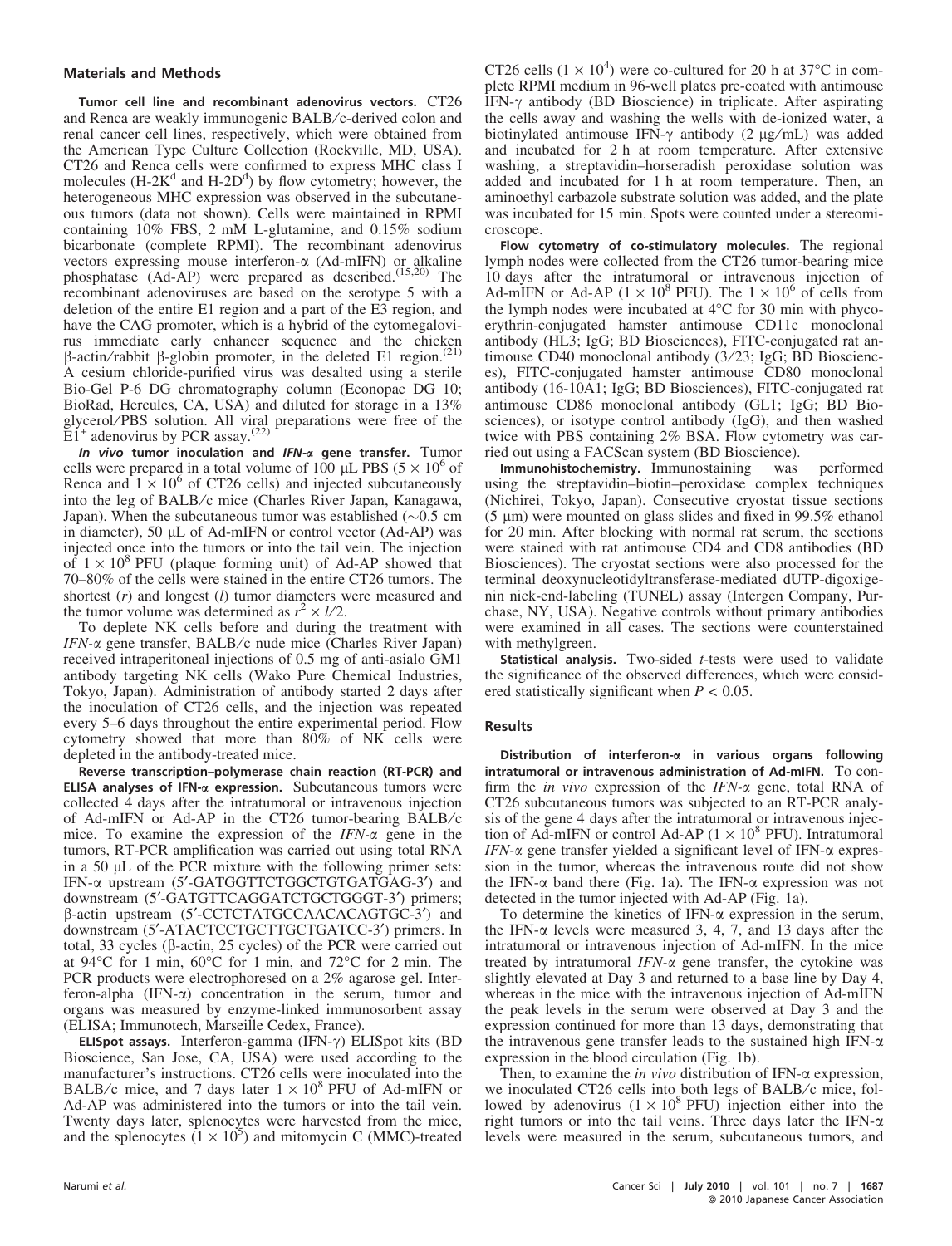

Fig. 1. Distribution of interferon-alpha (IFN- $\alpha$ ) in the sera, subcutaneous tumors, and various organs. (a) Expression of  $IFN-\alpha$  gene in subcutaneous tumors. The  $1 \times 10^8$  PFU (plaque forming unit) of recombinant adenovirus vectors expressing mouse interferon-a (Ad-mIFN) or alkaline phosphatase (Ad-AP) was injected into the CT26 subcutaneous tumor or into the tail vein, and 4 days later the subcutaneous tumor was isolated, and IFN-a expression was examined by RT-PCR analysis. (b) Time course of IFN-a expression in the serum. The  $1 \times 10^8$  PFU of Ad-mIFN was injected into the subcutaneous tumor or into the tail vein, and IFN-a concentration in the serum was measured by ELISA 3, 4, 7, and 13 days after the injection ( $n = 4$ ). iv, intravenous injection; it, intratumoral injection. (c) Interferon-alpha (IFN- $\alpha$ ) concentration in the sera, tumors, and organs. The 1  $\times$  10<sup>8</sup> PFU of adenoviruses was injected into the subcutaneous tumor or into the tail vein, and 3 days later IFN- $\alpha$  concentration was measured (n = 4). Rt, right; Lt, left.

various organs such as the spleen, liver, kidney, and lung. In the mice treated by intratumoral  $IFN-\alpha$  gene transfer, the serum showed a slight elevation of IFN- $\alpha$ , whereas its concentration

was highest in the right virus-injected tumor (Fig. 1c), which was approximately 10-fold higher than the serum as previously described.<sup>(14,15,17,23)</sup> In the mice treated by intravenous  $IFN-\alpha$ gene transfer, the IFN- $\alpha$  level was significantly elevated in the serum and various organs including the liver but not in the subcutaneous tumors compared with the intratumoral  $IFN-\alpha$  gene transfer (Fig. 1c). The IFN- $\alpha$  was not elevated in the serum, tumors, or organs in the mice that received the administration of Ad-AP.

Antitumor effects of intratumoral and intravenous administration of Ad-mIFN. To examine the in vivo antitumor effect of the IFN- $\alpha$  gene transduction, various amounts (5  $\times$  10<sup>6</sup>, 5  $\times$  10<sup>7</sup>,  $1 \times 10^8$ , and  $5 \times 10^8$  PFU) of adenoviruses were injected into right tumors or into the tail veins in mice with CT26 tumors on both legs. The intravenous injection of Ad-mIFN did not show a definite suppressive effect except at the highest dose examined  $(5 \times 10^8 \text{ PFU})$ , which resulted in tumor suppression comparable with that of the intratumoral injection (Fig. 2a). The intratumoral injection of Ad-mIFN showed remarkable tumor suppressive effects in not only the vector-injected right tumors but also in the vector-uninjected left tumors at all doses examined (Fig. 2a,b). Tumor volumes were not changed in the mice treated by intratumoral and intravenous injections of Ad-AP at any doses (Fig. 2a), which were similar to those in the no treatment group (data not shown).

To compare the IFN- $\alpha$  levels in the tumors with the antitumor effects, an IFN- $\alpha$  concentration was examined 3 days after the gene transfer. The IFN- $\alpha$  concentration in the tumors following the intratumoral gene transfer was elevated in a dose-dependent manner, and the levels were much higher than those for the intravenous injections at all doses (Fig. 2c). An intravenous injection of less than  $1 \times 10^8$  PFU of Ad-mIFN did neither elevate the IFN- $\alpha$  concentration in the tumors nor suppress the tumor growth. By contrast, the intravenous injection of the high dose  $(5 \times 10^8 \text{ PFU})$  resulted in 1522.2 pg/g of IFN- $\alpha$  in the tumors, which was close to that  $(2054.7 \,\text{pg/g})$  after an intratumoral injection of low dose  $(5 \times 10^6 \text{ PFU})$  of Ad-mIFN (Fig. 2c), and significantly suppressed tumor growth (Fig. 2a). The increase of the IFN- $\alpha$  level in the tumor might be related to induction of an effective antitumor immunity.

To confirm the antitumor activity of intratumoral  $IFN-\alpha$  gene transfer in a different tumor cell line,  $1 \times 10^8$  PFU of Ad-mIFN was injected into Renca tumor-bearing mice. The antitumor activity of an intratumoral injection was also evident against the renal cancer cells (Fig. 2d), and resulted in a statistically significant improvement in the survival of the treated mice as compared with the Ad-AP-injected animals (Fig. 2e).

Then, we inoculated CT26 cells on the right legs and on the backs and Renca cells on the left legs of BALB/c mice, and  $1 \times 10^8$  PFU of Ad-mIFN was injected into CT26 tumors on the right legs. Interferon-alpha  $(IFN-\alpha)$  gene transfer suppressed the growth of not only the right leg CT26 tumors but also the back CT26 tumors; and the growth of Renca tumors, which were not transduced with  $IFN-\alpha$  gene, on the left legs was also significantly suppressed compared with the Ad-AP injection (Fig. 2f). Certain tumor-associated antigens (TAAs) might be shared by CT26 and Renca tumors. Alternatively, the activation of NK cells by the IFN- $\alpha$  expression may be responsible for this phenomenon as later described.

Cell-death induction and infiltration of CD4<sup>+</sup> and CD8<sup>+</sup> cells in the tumors. To examine whether the IFN- $\alpha$  expression induces cell death in the tumors, TUNEL assay was performed using tumors of mice treated by  $IFN-\alpha$  gene transfer. The assay revealed massive cell death of cancer cells in Ad-mIFN-injected tumors as shown in our previous reports,<sup>(17)</sup> but TUNELpositive cells were also recognized albeit relatively sparsely in the vector-uninjected tumors in the mice treated by intratumoral IFN-a gene transfer (Fig. 3a). The difference in numbers of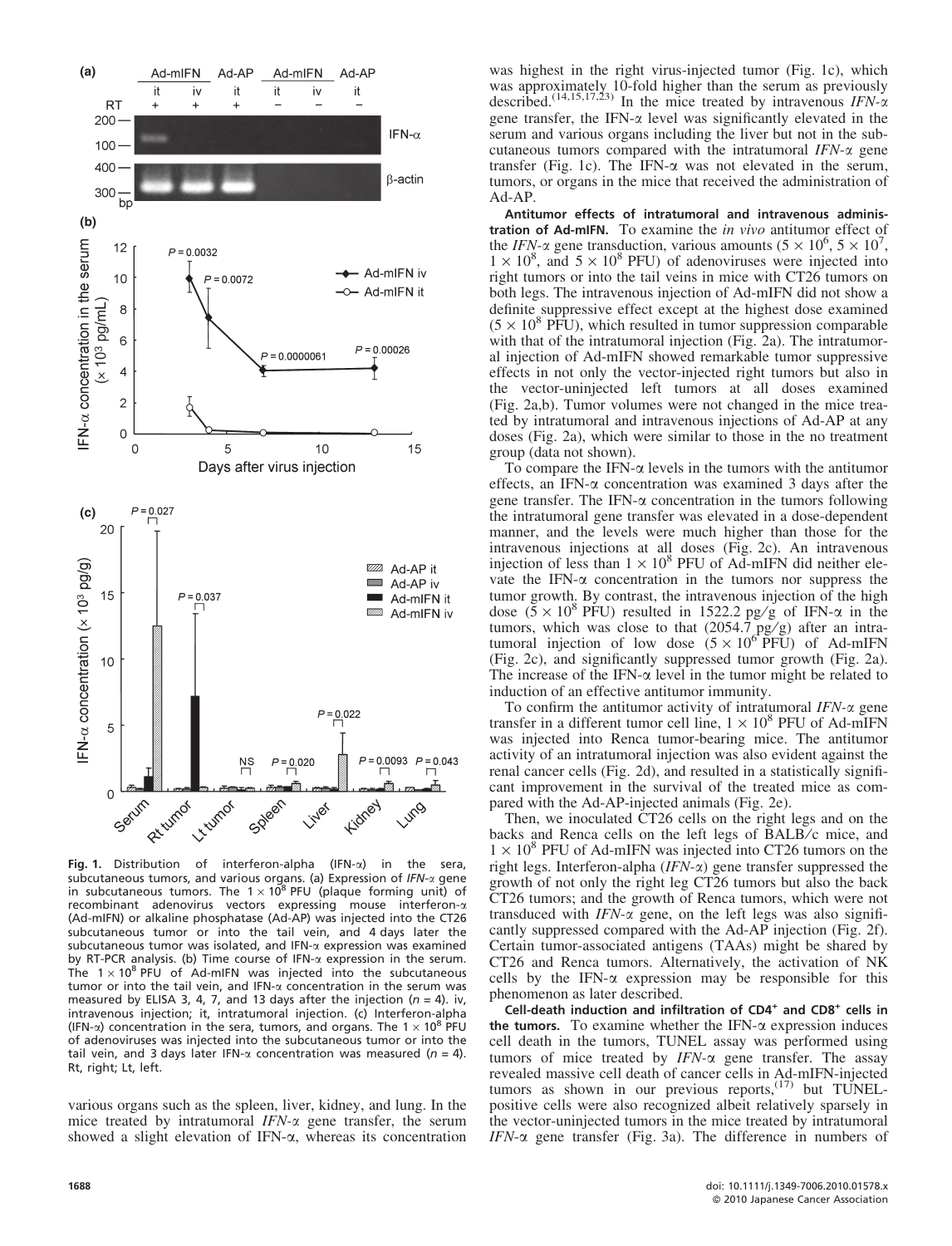

TUNEL-positive cells is probably due to presence of the direct cell-death induction by the IFN-a expression in the injected but not uninjected tumors.

To determine whether the different therapeutic efficacies between the intratumoral and intravenous  $IFN-\alpha$  gene transfer are associated with different T-cell responses, we analyzed the infiltration of  $CD4^+$  and  $CD8^+$  cells into the subcutaneous tumors by immunostaining 10 days after the vector injection. The intratumoral IFN- $\alpha$  expression significantly increased the infiltration of  $CD4^+$  and  $CD8^+$  T cells in the tumors on both legs, compared to the intravenous administration of Ad-mIFN (Fig. 3a,b). No increases of those cells were observed in the Ad-AP-treated mice. The infiltrated immune cells could induce an antitumor effect against tumors, in particular at distant sites.

Natural killer (NK) cells also play a role in antitumor effect of intratumoral Ad-mIFN administration. It has been reported that IFN- $\alpha$  enhances the activity of NK cells<sup>(4)</sup> in addition to the activation of cytotoxic T lymphocyte. To determine whether the absence of T cells abrogates IFN-a-mediated therapeutic efficacy, we inoculated CT26 cells in both legs of BALB/ $c$  nude mice, and then injected  $5 \times 10^7$  PFU of Ad-mIFN into the tumor on the right leg or into the tail vein. The intravenous  $IFN-\alpha$  gene transfer showed modest tumor growth inhibition compared with the Ad-AP injection, whereas a marked suppression of both vector-injected and vector-uninjected tumors was observed after intratumoral IFN- $\alpha$  gene transfer (Fig. 4a). The depletion of NK cells with anti-asialo GM1 antibody cancelled the antitumor effect of vector-uninjected tumors on the left legs almost completely, whereas significant growth suppression was still recognized in the Ad-mIFN-injected tumors on the right legs (Fig. 4b), possibly due to the direct cell-death induction by IFN-  $\alpha$  expression. The results suggest that the NK cells in the regional tumor are activated by the IFN- $\alpha$  expression and contribute to systemic antitumor immunity, which is consistent with our previous report.<sup>(15)</sup> Interestingly, the intravenous injection of  $5 \times 10^7$  PFU of Ad-mIFN suppressed the tumor growth in immune-deficient nude mice (Fig. 4a) but not in immune-competent mice (Fig. 2b). The difference may be explained by the

Fig. 2. Intratumoral interferon-alpha (IFN-a) gene transfer induces a systemic antitumor effect. CT26 cells were inoculated in both legs in BALB/c mice, and 7 days later recombinant adenovirus vectors expressing mouse interferon-a (Ad-mIFN) or alkaline phosphatase (Ad-AP) was injected into the subcutaneous tumor on the right leg or into the tail vein. (a) Growth suppression of the CT26 subcutaneous tumors 20 days after the tumor inoculation. Various amounts  $(5 \times 10^6)$  $5 \times 10^7$ ,  $1 \times 10^8$ , and  $5 \times 10^8$  PFU [plaque forming unit]) of adenoviruses were injected, and 13 days after the virus injection tumor volume was measured ( $n = 6$ ). In the mice treated by intravenous injection of adenoviruses, tumor volumes on both legs were combined to calculate the average. (b) Time course of CT26 tumor growth following intratumoral IFN-a gene transfer. The  $5 \times 10^7$  PFU of adenoviruses was injected, and tumor volume was measured at indicated days ( $n = 6$ ). (c) Interferon-alpha (IFN- $\alpha$ ) levels after the injection of various amounts of Ad-mIFN. Various amounts of Ad-mIFN were injected into the subcutaneous tumor or into the tail vein, and 3 days later IFN-a concentration was measured in the serum and tumor ( $n = 3$ ). The IFN- $\alpha$  concentration in the tumors injected with  $5 \times 10^8$  PFU of Ad-mIFN was 13895.3 ± 5916.1 pg/g. (d) Time course of Renca tumor growth. The  $1 \times 10^8$  PFU of adenoviruses was injected, and tumor volume was measured at indicated days  $(n = 4)$ . In the mice treated by intravenous injection of adenoviruses, tumor volumes for both legs were combined to calculate the average. (e) Survival of mice treated by intratumoral or intravenous injection of adenoviruses. The  $1 \times 10^8$  PFU of adenoviruses was injected in the Renca tumor-bearing mice, and a time to death after tumor inoculation was assessed ( $n = 6$ ). (f) Growth suppression of CT26 and Renca tumors. CT26 cells were inoculated on the right legs and on the backs and Renca cells were inoculated on the left legs in BALB/c mice, and then  $1 \times 10^8$  PFU of Ad-mIFN was injected into the CT26 tumor on the right leg ( $n = 6$ ).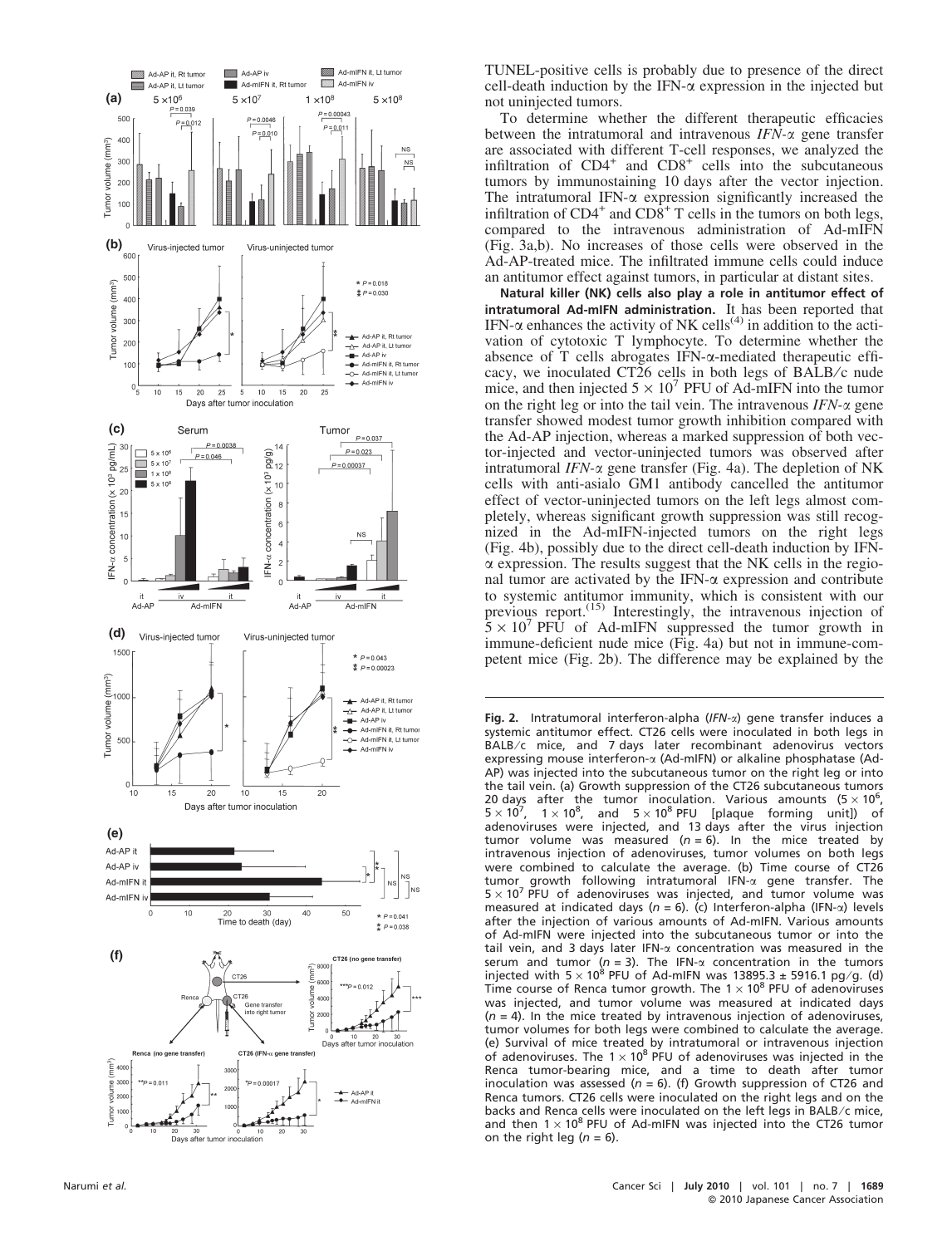fact that activity of NK cells is more elevated in nude mice compared with immune-competent mice, and by the possibility that an increase of the serum IFN- $\alpha$  concentration effectively enhances the cytotoxicity of the NK cells more than that of T cells. Although it could be due to augmented  $IFN-\alpha$  production since nude mice have less ability to exclude adenovirus, the serum IFN- $\alpha$  concentration of nude mice 4 days after the intravenous injection of Ad-mIFN  $(1 \times 10^8 \text{ PFU})$  was  $5444.1 \pm 244.7$  pg/mL, which was not significantly different from the value  $(7402.9 \pm 1912.1 \text{ pg/mL})$  of BALB/c mice (Fig. 1b).

Expansion of tumor-responsive lymphocytes after intratumoral  $IFN-\alpha$  gene transfer. To examine the expansion of tumorresponsive lymphocytes after intratumoral or intravenous IFN-a gene transfer in immune-competent BALB/c mice, the splenocytes were harvested 20 days after the vector administration, and stimulated with MMC-treated CT26 cells or syngeneic lymphocytes. ELISpot assay showed that the intravenous  $IFN-\alpha$ gene transfer slightly increased the number of IFN- $\gamma$ -secreting cells in response to CT26 cells compared with the control Ad-AP injection, and that the intratumoral  $IFN-\alpha$  gene transfer resulted in a significantly higher number of  $IFN-\gamma$ -positive spots than the intavenous injection (Fig. 5a, left), suggesting that the IFN- $\alpha$  expression in the tumor effectively expanded tumorresponsive immune cells including cytotoxic T cells and NK cells. Spot numbers of lymphocytes from CT26 tumor-bearing mice with no treatment were similar to those with the Ad-AP injection (data not shown). Intratumoral  $IFN-\alpha$  gene transfer did not significantly change the number of IFN- $\gamma$ -positive spots for syngeneic lymphocytes, whereas the intravenous route of the same vector increased the number of spots for lymphocytes (Fig. 5a, right). The elevation of the IFN- $\alpha$  concentration in the serum may enhance the lymphocyte reactivity nonspecifically.

Antigen presentation by DCs isolated from vector-injected tumors. After antigen capture, and in response to inflammatory stimuli, DCs mature and migrate to lymph nodes to initiate immunity. To verify whether the expression of IFN- $\alpha$  in the tumors augments the maturation of the antigen presenting cells, we isolated CD11c<sup>+</sup> cells from the regional lymph nodes of tumor-bearing mice treated with adenoviruses, and examined the expression of co-stimulatory molecules in the cells. Flow cytometry showed that the frequency of  $CD11c<sup>+</sup>$  cell per lymphocyte increased and the expressions of CD40, CD80, and  $CD86$  were up-regulated in  $CD11c<sup>+</sup>$  cells isolated from the mice treated by intratumoral  $IFN-\alpha$  gene transfer. The expression of CD86 in CD11c<sup>+</sup> cells after intravenous injections of Ad-mIFN was slightly increased compared with the Ad-AP-injected mice (Fig. 5b). The results indicate that IFN- $\alpha$  expression in the tumor effectively enhances the maturation of  $CD11c<sup>+</sup>$  cells in the regional lymph nodes more than the high systemic level of IFN- $\alpha$  does.

Then, to examine whether the enhanced expression of co-stimulatory molecules on DCs is associated with antigen presentation, CD4<sup>+</sup> T cells derived from the spleen of CT26 tumorbearing control mice were co-cultured for 3 days with the  $CD11c<sup>+</sup>$  cells isolated from the tumors in the vector-treated mice and MMC-treated CT26 cells. The production of IFN- $\gamma$  protein from the isolated  $CD11c<sup>+</sup>$  cells *per se* was minimal in the in vitro culture (data not shown). ELISpot analysis showed that a primary culture with  $CD11c<sup>+</sup>$  cells isolated from the tumors treated by Ad-mIFN resulted in a higher number of IFN- $\gamma$ secreting  $CD4^+$  T cells than cultures with  $CD11c^+$  cells isolated from tumors in the intravenously Ad-mIFN-, intratumorally Ad-AP-, and intravenously Ad-AP-injected mice (Fig. 5c), demonstrating that the antigen presentation capacity of DCs was significantly enhanced by IFN- $\alpha$  expression in the tumor.



Fig. 3. Infiltration of  $CD4^+$  and  $CD8^+$  T cells into the tumors. (a) Immunohistochemical staining of CT26 tumors. Ten days after the administration of adenoviruses, the fresh frozen sections of<br>subcutaneous tumors were processed for subcutaneous tumors immunohistochemistry with anti-CD4 and anti-CD8 antibodies, and also processed for TUNEL staining  $(x400)$ . Ab, antibody; H&E, hematoxylin–eosin. (b) Number of CD4<sup>+</sup> and CD8<sup>+</sup> T cells in CT26 tumors. Positive cells were counted in 10 representative high power view fields (HPF,  $\times$ 400) under microscope.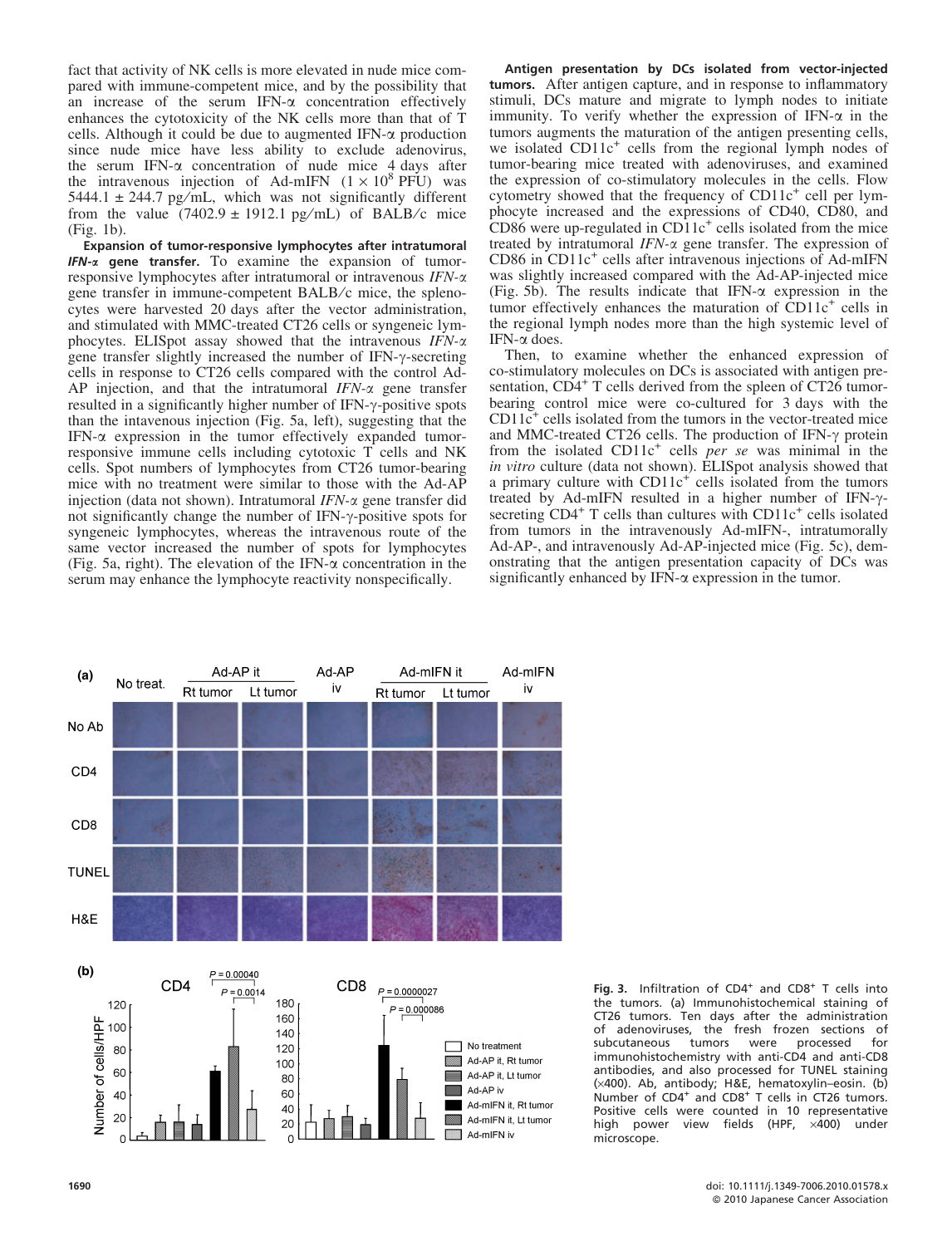

Fig. 4. Suppression of CT26 tumors in nude mice. (a) The CT26 cells were inoculated on both legs of BALB/c nude mice, and 7 days later  $5 \times 10^7$  PFU (plaque forming unit) of recombinant adenovirus vectors expressing mouse interferon-a (Ad-mIFN) or alkaline phosphatase (Ad-AP) was injected into the right tumor or into the tail vein. (b) BALB/c nude mice were treated with anti-asialo GM1 antibody, and the CT26 tumors were injected with  $5 \times 10^7$  PFU of Ad-mIFN (n = 7). Tumor volumes 10 days after interferon-alpha (IFN-a) gene transfer are presented.

Fig. 5. Activation of antigen-presenting cells isolated from the mice treated by interferon-alpha (IFN-a) gene transfer. (a) Expansion of tumor-responsive T cells after intratumoral injection of recombinant adenovirus vector expressing mouse interferon-a (Ad-mIFN). ELISpot assay of interferon-gamma (IFN- $\gamma$ )-producing cells was performed in response to stimulation of CT26 cells. Ad-mIFN or recombinant adenovirus vector expressing alkaline phosphatase (Ad-AP) was injected into the CT26 tumor or into the tail vein and 20 days later splenocytes were co-cultured with CT26 cells or lymphocytes, and stained with biotinylated antimouse IFN- $\gamma$  antibody to detect captured IFN- $\gamma$  (n = 3). Lymphocytes were isolated from the spleen of a naïve BALB/c mouse. (b) Expression of co-stimulatory molecules on CD11c<sup>+</sup> cells. Flow cytometry of CD40, CD80, and CD86 expressions was performed on  $CD11c<sup>+</sup>$  cells isolated from regional lymph nodes of the mice treated by intratumoral or intravenous injection of Ad-mIFN or Ad-AP ( $n = 3-4$ ). The frequency of CD11c<sup>+</sup> cells (upper left) per lymphocytes, and CD40<sup>+</sup> (upper right), CD80<sup>+</sup> (lower left), and CD86<sup>+</sup> (lower right) cells per CD11c<sup>+</sup> cells are presented. (c) Number of IFN- $\gamma$ producing cells by the stimulation of CD11c<sup>+</sup> cells. CD11c<sup>+</sup> cells were isolated from the tumors of treated mice. CD4<sup>+</sup> T cells were isolated from the spleens of CT26 tumor-bearing mice, and co-cultured with CT26 cells and the isolated CD11 $c<sup>+</sup>$  cells for 3 days, and then the number of IFN- $\gamma$ -producing CD4<sup>+</sup> T cells was counted. AP-CD11c<sup>+</sup>, CD11c<sup>+</sup> cells isolated from tumors in mice treated by Ad-AP. mIFN- $CD11c<sup>+</sup>$ , CD11c<sup>+</sup> cells isolated from tumors in mice treated by Ad-mIFN.

Lower systemic toxicity after intratumoral injection of Ad-mIFN. To compare the toxicity between the administration routes of the IFN- $\alpha$  vector, different doses  $(1 \times 10^8, 5 \times 10^8, 1 \times 10^9, \text{ and})$  $3 \times 10^{9}$  PFU) of Ad-mIFN or Ad-AP were injected into the subcutaneous tumors or into the tail veins of mice. All three mice treated by intravenous injection of  $3 \times 10^9$  PFU of Ad-mIFN died within 4 days after the vector administration, whereas all the mice treated by the intratumoral injection of the same amount of Ad-mIFN survived and appeared healthy up to

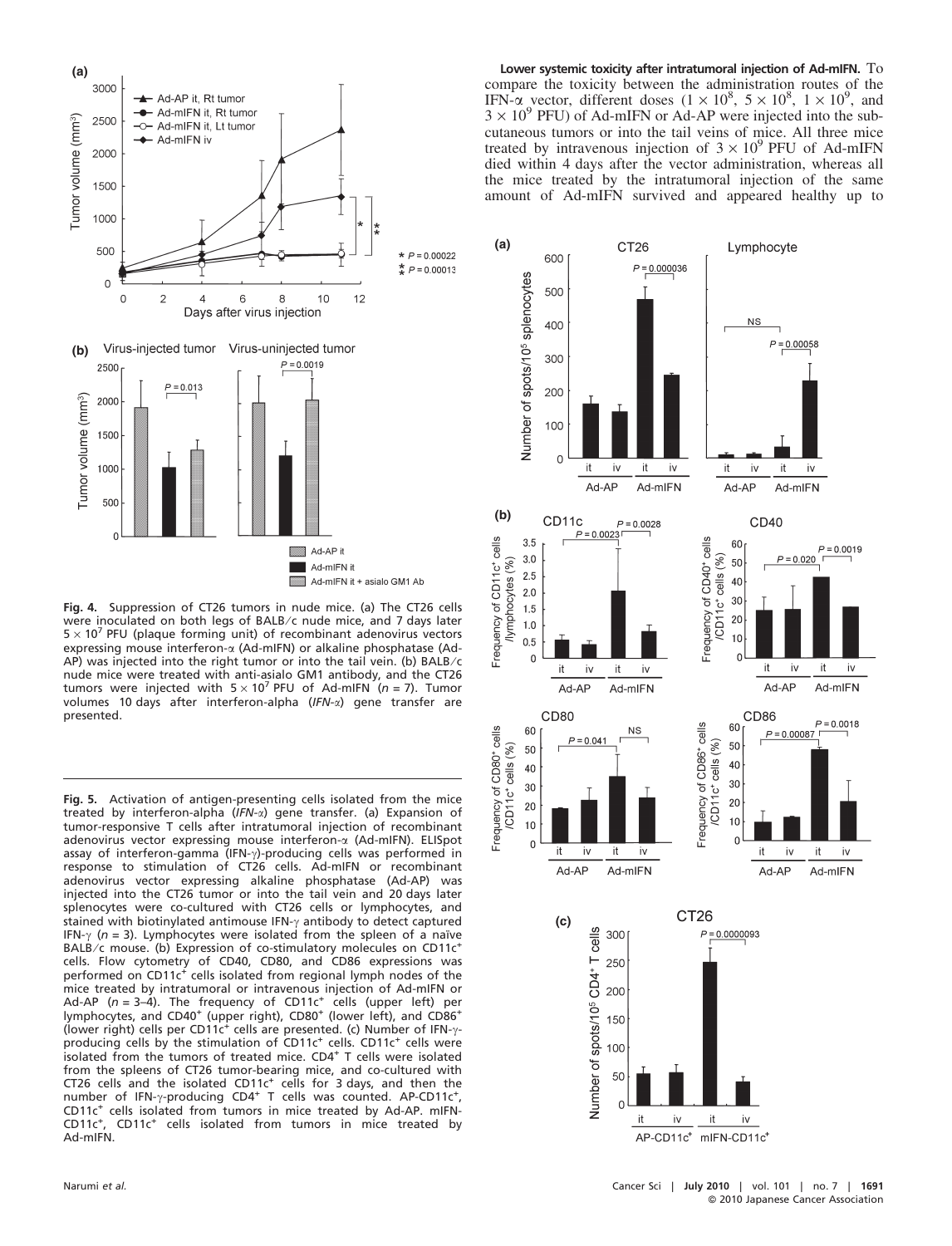

Fig. 6. Elevation of hepatic enzymes after intravenous injection of recombinant adenovirus vector expressing mouse interferon-a (Ad-mIFN). Different doses  $(1 \times 10^8, 5 \times 10^8, 1 \times 10^9,$  and  $3 \times 10^9$  PFU) of Ad-mIFN or recombinant adenovirus vector expressing alkaline phosphatase (Ad-AP) were injected into the subcutaneous tumor or into the tail vein. Five days later the selected blood chemistries (albumin, creatinine, aspartate aminotransferase (AST), and alanine aminotransferase (ALT)) were examined ( $n = 3$ ).

5 days, when the mice were sacrificed to evaluate serum enzyme values. In the mice that received the intravenous  $IFN-\alpha$ gene transfer, the injection of  $1 \times 10^9$  PFU significantly elevated the aspartate aminotransferase (AST) and alanine aminotransferase (ALT) levels (more than 100-fold higher than the average value in normal mice) in the serum, and the injection of  $5 \times 10^8$  PFU slightly elevated the ALT level (5.7-fold higher than the average value) (Fig. 6). Although the intratumoral injection of Ad-mIFN slightly increased the AST level in a dose-dependent manner, the values were similar to the intratumoral injection of Ad-AP, confirming the lower systemic toxicity after the intratumoral IFN-a gene transfer. Regarding albumin and creatinine, there was no significant difference among the treated mice (Fig. 6).

## Discussion

It has been reported that the modes of antitumor responses of  $IFN-\alpha$  gene therapy manifested three aspects: direct antiproliferative effect,<sup>(1)</sup> stimulation of antitumor immunity,<sup>(4)</sup> and antiangiogenesis activity.<sup> $(24)$ </sup> Our previous reports also showed that an intratumoral *IFN-* $\alpha$  gene transfer induces a marked regional antitumor effect and an effective systemic immunity.<sup>(15,16)</sup> This immunity was not attributable to the elevated level of the IFN- $\alpha$ in the systemic circulation, because we found a little leakage of the cytokine following the intratumoral injection of the IFN-expressing adenovirus.<sup> $(15,17)$ </sup> On the other hand, the elevation of the systemic IFN- $\alpha$  level after intramuscular delivery of the *IFN-* $\alpha$  gene was reported to exhibit an inhibition of tumor growth by the infiltration of CD8<sup>+</sup> T cells.<sup>(18,19)</sup> Therefore, in this study, we compared the induction of systemic antitumor immunity by a high IFN- $\alpha$  level in the tumor and blood circulation. The antitumor effects and general toxicities in the mice treated by intratumoral or intravenous injection of Ad-mIFN at various doses are summarized in Table 1. The tumor growth suppression was recognized at the lowest dose  $(5 \times 10^6 \text{ PFU})$ and the toxicity was not observed at levels of less than  $1 \times 10^9$  PFU in the mice treated by the intratumoral IFN- $\alpha$  gene

Table 1. Summary of antitumor effects and toxicities by intratumoral and intravenous injection of Ad-mIFN at various doses

| Route                  | Dose            | Antitumor effect | Toxicity  |
|------------------------|-----------------|------------------|-----------|
| Intratumoral injection | $5\times10^6$   | $^{++}$          | <b>NE</b> |
|                        | $5 \times 10^7$ | $^{++}$          | <b>NE</b> |
|                        | $1 \times 10^8$ | $^{++}$          |           |
|                        | $5 \times 10^8$ | $^{++}$          | <b>NE</b> |
|                        | $1 \times 10^9$ | <b>NE</b>        |           |
|                        | $3 \times 10^9$ | <b>NE</b>        | $\ddot{}$ |
| Intravenous injection  | $5 \times 10^6$ |                  | <b>NE</b> |
|                        | $5 \times 10^7$ |                  | <b>NE</b> |
|                        | $1 \times 10^8$ |                  |           |
|                        | $5 \times 10^8$ | $^{++}$          | $\ddot{}$ |
|                        | $1 \times 10^9$ | <b>NE</b>        | $^{+++}$  |
|                        | $3 \times 10^9$ | <b>NE</b>        | $^{+++}$  |

Antitumor effect was evaluated on the basis of tumor growth compared with recombinant adenovirus vector expressing alkaline phosphatase (Ad-AP)-injected tumors: +, >70%; ++, 30–70%; +++, <30%. Toxicity was evaluated on the basis of the elevation of aspartate aminotransferase (AST) or alanine aminotransferase (ALT) values compared with average in normal mice: +, >5-fold elevation; ++, 5–100-fold elevation; +++, >100-fold elevation or death. Ad-mIFN, recombinant adenovirus vector expressing mouse interferon-a; NE, not evaluated.

transfer, whereas the antitumor effect only appeared at  $5 \times 10^8$  PFU, and hepatic toxicity was observed at the  $5 \times 10^8$  PFU level, in the mice treated by intravenous gene transfer. The results suggested that the intratumoral route of IFN vector is superior to intravenous administration, due to the effective induction of an antitumor immunity and the lower toxicity.

The underlying mechanism of the antitumor immunity induced by  $IFN-\alpha$  gene transfer is not fully understood. In this study, we noticed the role of IFN- $\alpha$  in the maturation and function of DCs. Dendritic cells (DCs) are antigen-presenting cells specialized to induce T-cell responses against cells exposing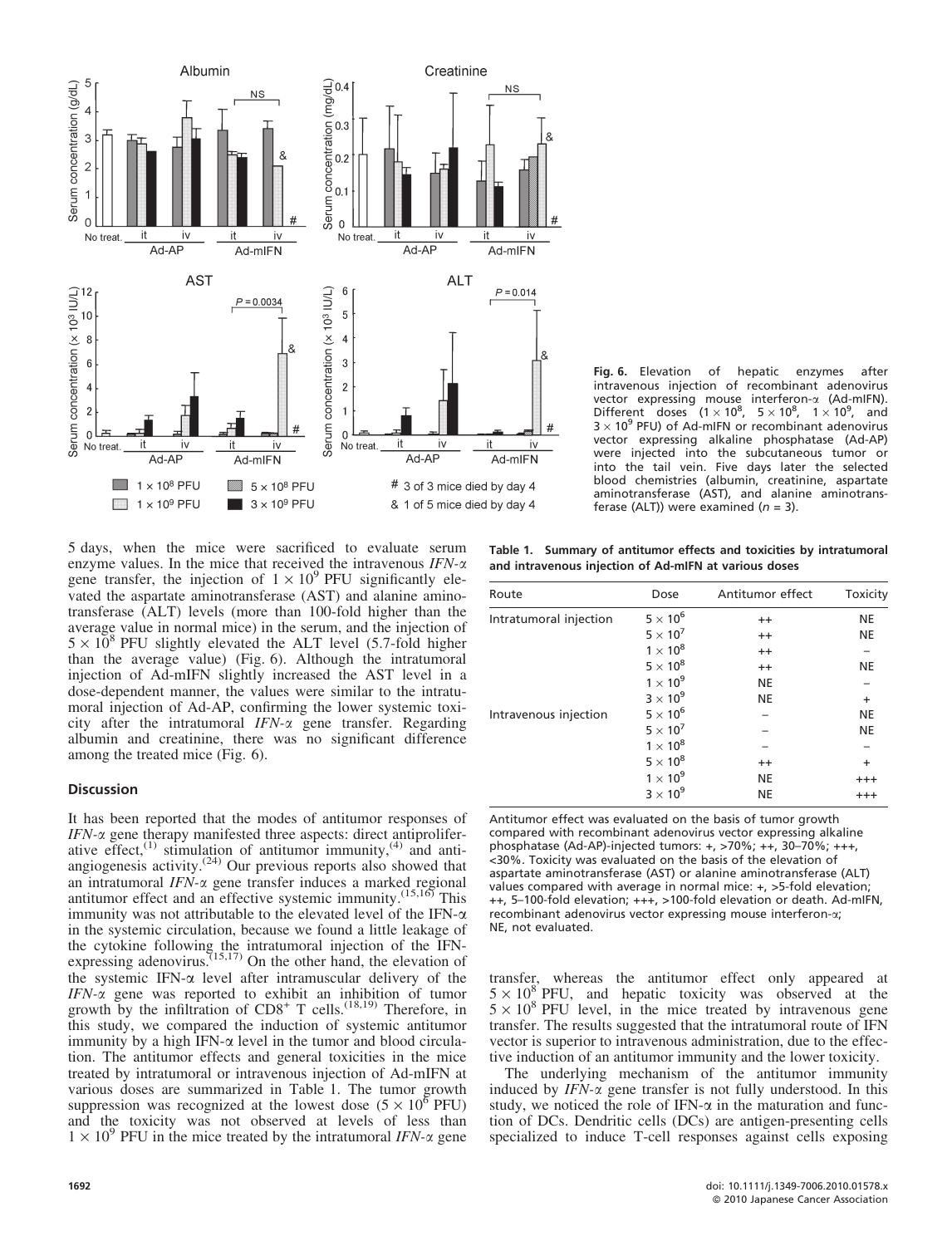foreign peptides including TAAs, and DCs show an effective cross-priming with antigens from apoptotic tumor cells.(25,26) As shown in Figure 3a and our previous report,  $(17)$  a high IFN- $\alpha$ level after intratumoral injection of an adenovirus vector induced apoptotic cell death in CT26 subcutaneous tumors, and abundant apoptosis induced by intratumoral IFN- $\alpha$  expression may expose TAAs in large quantity and enhance the uptake of released TAAs by DCs. Moreover, recent data have shown that type I IFN itself can act as an important signal for differentiation and maturation of DC: DCs generated after a few days of treatment with IFN- $\alpha$  showed the mature phonotype.<sup>(4,27)</sup> It is known that maturation of DCs is associated with up-regulation of the co-stimulatory molecules, and enhancement of their antigen-presenting function.<sup> $(28)$ </sup> In this study also, the CD11<sup>+</sup> cells isolated from regional sites of mice treated by intratumoral IFN gene transfer showed up-regulations of CD40, CD80, and CD86 (Fig. 5b) and the enhancement of antigen-presentation capacity (Fig. 5c). Finally, TAA-specific T cells activated by DCs could efficiently infiltrate into the CT26 tumors, leading to antitumor effect. Therefore, the effective apoptosis induction and direct immunomodulatory effect of IFN- $\alpha$  on DCs may contribute to the observed augmentation of the tumor specific immunity.

Intravenous administration of an adenovirus results in general delivery primarily to the liver.<sup>(29,30)</sup> We previously reported a significant production of IFN- $\alpha$  in the liver after an intravenous injection of  $1 \times 10^7$  of an IFN- $\alpha$ -expressing adenovirus vector in the dimethylnitrosamine-induced cirrhotic rat, but no IFN- $\alpha$ was detected in the serum. $^{(31)}$  The transgene expression was mainly observed in the fibrous septa but not in hepatocytes in a cirrhotic liver, whereas it was detected in septa as well as in hepatocytes in the normal rats. $(31)$  In this study, we intravenously injected  $1 \times 10^8$  PFU of Ad-mIFN to examine the biodistribution of IFN- $\alpha$  expression in various mice organs (Fig. 1c). The difference in the amount of the injected virus and the

#### References

- 1 Caraglia M, Marra M, Pelaia G et al. Alpha-interferon and its effects on signal transduction pathways. J Cell Physiol  $2005$ ;  $202$ : 323-35.
- 2 Pfeffer LM, Dinarello CA, Herberman RB et al. Biological properties of recombinant alpha-interferons: 40th anniversary of the discovery of interferons. Cancer Res 1998; 58: 2489–99.
- 3 Gutterman JU. Cytokine therapeutics: lessons from interferon alpha. Proc Natl Acad Sci USA 1994; 91: 1198–205.
- 4 Santini SM, Lapenta C, Santodonato L, D'Agostino G, Belardelli F, Ferrantini M. IFN-alpha in the generation of dendritic cells for cancer immunotherapy. Handb Exp Pharmacol 2009; 188: 295–317.
- 5 Ferrantini M, Capone I, Belardelli F. Dendritic cells and cytokines in immune rejection of cancer. Cytokine Growth Factor Rev 2008; 19: 93–107.
- 6 Einhorn S, Grander D. Why do so many cancer patients fail to respond to interferon therapy? J Interferon Cytokine Res 1996; 16: 275–81.
- 7 Salmon P, Le Cotonnec JY, Galazka A, Abdul-Ahad A, Darragh A. Pharmacokinetics and pharmacodynamics of recombinant human interferonbeta in healthy male volunteers. J Interferon Cytokine Res 1996; 16: 759–64.
- 8 Zhang JF, Hu C, Geng Y et al. Treatment of a human breast cancer xenograft with an adenovirus vector containing an interferon gene results in rapid regression due to viral oncolysis and gene therapy. Proc Natl Acad Sci USA 1996; 93: 4513–8.
- 9 Hottiger MO, Dam TN, Nickoloff BJ, Johnson TM, Nabel GJ. Liposomemediated gene transfer into human basal cell carcinoma. Gene Ther 1999; 6: 1929–35.
- 10 Ahmed CM, Wills KN, Sugarman BJ et al. Selective expression of nonsecreted interferon by an adenoviral vector confers antiproliferative and antiviral properties and causes reduction of tumor growth in nude mice. J Interferon Cytokine Res 2001; 21: 399–408.
- 11 Benedict WF, Tao Z, Kim CS et al. Intravesical Ad-IFNalpha causes marked regression of human bladder cancer growing orthotopically in nude mice and overcomes resistance to IFN-alpha protein. Mol Ther 2004; 10: 525–32.
- 12 Studeny M, Marini FC, Dembinski JL et al. Mesenchymal stem cells: potential precursors for tumor stroma and targeted-delivery vehicles for anticancer agents. J Natl Cancer Inst 2004; 96: 1593–603.

histopathology of the liver may be the reason that high IFN- $\alpha$ levels were sustained in the serum in this study.

It is well known that a systemic administration of IFN- $\alpha$  protein often induces severe adverse effects such as flu-like symptoms, leucopenia, liver dysfunction, and mental depression. With respect to the safety of a local  $IFN-\alpha$  gene therapy, it is noteworthy that the intratumoral  $IFN-\alpha$  gene transfer showed very limited general toxicity such as an elevation of hepatic enzymes, since the IFN-a concentration in the serum was approximately 6–68-fold lower in the intratumorally Ad-mIFNinjected mice compared with the intravenously Ad-mIFNinjected mice (Fig. 1b). The apparent difference in the IFN- $\alpha$ concentration between the tumor and serum is an important finding especially from the viewpoint of safety of local  $IFN-\alpha$ gene therapy. As one of the reasons for a little leakage of the IFN- $\alpha$  protein from the tumors into blood circulation, we recently reported that extracellular matrix proteins such as fibronectin in tumors directly interact with IFN- $\alpha$  and retain the cytokine.<sup>(23)</sup>

In summary, our preclinical study suggests that a regional adenovirus-mediated gene transfer of IFN- $\alpha$  is one of the promising new approaches to cancer. The strategy may deserve an evaluation in a future clinical trial for intractable cancer.

#### Acknowledgments

This work was supported in part by a Grant-in-Aid for the 3rd-Term Comprehensive 10-Year Strategy for Cancer Control from the Ministry of Health, Labour and Welfare of Japan, by Grants-in-Aid for Cancer Research from the Ministry of Health, Labour and Welfare of Japan, and by the Program for Promotion of Foundation Studies in Health Science of the National Institute of Biomedical Innovation (NiBio). H. Hara and T. Udagawa are awardees of a Research Resident Fellowship from the Foundation for Promotion of Cancer Research.

- 13 De Palma M, Mazzieri R, Politi LS et al. Tumor-targeted interferon-alpha delivery by Tie2-expressing monocytes inhibits tumor growth and metastasis. Cancer Cell 2008; 14: 299–311.
- 14 Hatanaka K, Suzuki K, Miura Y et al. Interferon-alpha and antisense K-ras RNA combination gene therapy against pancreatic cancer. J Gene Med 2004; 6: 1139.
- 15 Ohashi M, Yoshida K, Kushida M et al. Adenovirus-mediated interferon alpha gene transfer induces regional direct cytotoxicity and possible systemic immunity against pancreatic cancer. Br J Cancer 2005; 93: 441-9.
- 16 Hara H, Kobayashi A, Yoshida K et al. Local interferon-alpha gene therapy elicits systemic immunity in a syngeneic pancreatic cancer model in hamster. Cancer Sci 2007; 98: 455–63.
- 17 Hara H, Kobayashi A, Narumi K et al. Intratumoral interferon-alpha gene transfer enhances tumor immunity after allogeneic hematopoietic stem cell transplantation. Cancer Immunol Immunother 2009; 58: 1007–21.
- 18 Horton HM, Anderson D, Hernandez P, Barnhart KM, Norman JA, Parker SE. A gene therapy for cancer using intramuscular injection of plasmid DNA encoding interferon alpha. Proc Natl Acad Sci USA 1999; 96: 1553–8.
- 19 Li S, Zhang X, Xia X et al. Intramuscular electroporation delivery of IFNalpha gene therapy for inhibition of tumor growth located at a distant site. Gene Ther 2001; 8: 400-7.
- 20 Aoki K, Barker C, Danthinne X, Imperiale MJ, Nabel GJ. Efficient generation of recombinant adenoviral vectors by Cre-lox recombination in vitro. Mol Med 1999; 5: 224–31.
- 21 Niwa H, Yamamura K, Miyazaki J. Efficient selection for high-expression transfectants with a novel eukaryotic vector. Gene 1991; 108: 193–9.
- 22 Zhang WW, Koch PE, Roth JA. Detection of wild-type contamination in a recombinant adenoviral preparation by PCR. BioTechniques 1995; 18: 444–7.
- 23 Yoshida K, Kondoh A, Narumi K, Yoshida T, Aoki K. Extracellular matrix interacts with interferon alpha protein: retention and display of cytotoxicity. Biochem Biophys Res Commun 2008; 376: 299–304.
- 24 Indraccolo S, Gola E, Rosato A et al. Differential effects of angiostatin, endostatin and interferon-alpha(1) gene transfer on in vivo growth of human breast cancer cells. Gene Ther 2002; 9: 867–78.
- 25 Hart DN. Dendritic cells: unique leukocyte populations which control the primary immune response. Blood 1997; 90: 3245–87.